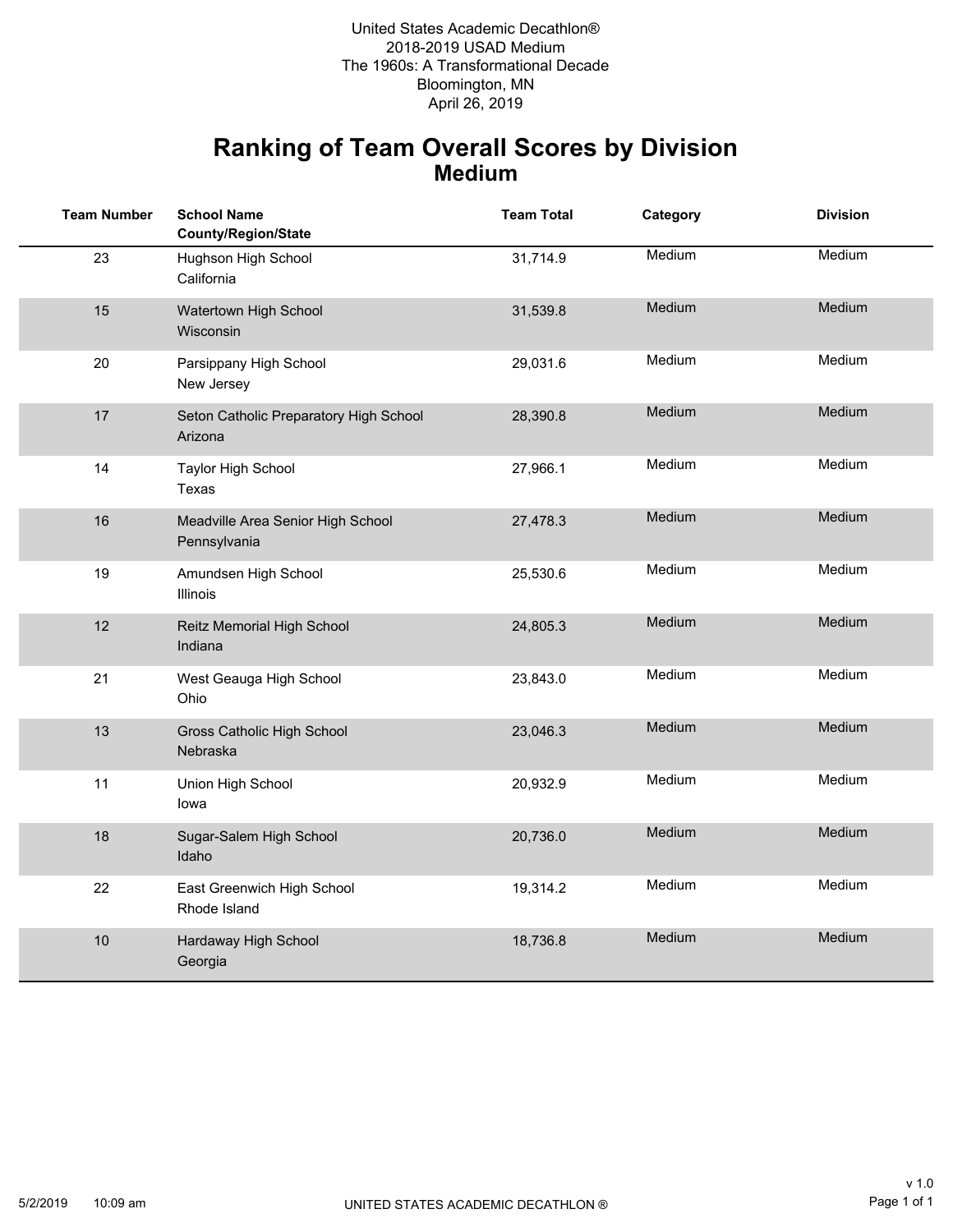2018-2019 USAD Medium The 1960s: A Transformational Decade Bloomington, MN United States Academic Decathlon® April 26, 2019

# **Top Overall Scorer By Team**

| ID   | <b>First Name</b><br><b>Last Name</b> | <b>School Name</b><br>County/Region/State         | <b>Score</b><br>Rank    | <b>HSV</b> |
|------|---------------------------------------|---------------------------------------------------|-------------------------|------------|
| 1003 | <b>Brady</b><br>Hampel                | Hardaway High School<br>Georgia                   | 4,265.3<br>1            | Honor      |
| 1107 | Libby<br>Sauer                        | Union High School<br>lowa                         | 4,265.5<br>$\mathbf{1}$ | Varsity    |
| 1205 | Jordan<br>Lasher                      | Reitz Memorial High School<br>Indiana             | 4,686.9                 | Scholastic |
| 1301 | Graham<br>Meyer                       | Gross Catholic High School<br>Nebraska            | 4,376.2<br>$\mathbf{1}$ | Honor      |
| 1404 | Lexie<br>Whitworth                    | <b>Taylor High School</b><br>Texas                | 5,126.3                 | Scholastic |
| 1503 | Mary<br>Harrison                      | Watertown High School<br>Wisconsin                | 6,632.3<br>$\mathbf{1}$ | Honor      |
| 1605 | Isabel<br>Travis                      | Meadville Area Senior High School<br>Pennsylvania | 5,637.9                 | Scholastic |
| 1701 | Mariah<br>McNally                     | Seton Catholic Preparatory High School<br>Arizona | 6,207.6<br>$\mathbf{1}$ | Honor      |
| 1801 | Spencer<br>Baird                      | Sugar-Salem High School<br>Idaho                  | 5,272.9                 | Honor      |
| 1904 | <b>Isaac</b><br>Exposito              | Amundsen High School<br><b>Illinois</b>           | 5,619.5<br>$\mathbf{1}$ | Scholastic |
| 2004 | Daniel<br>Kuo                         | Parsippany High School<br>New Jersey              | 6,604.7                 | Scholastic |
| 2102 | Sofya<br>Goncharenko                  | West Geauga High School<br>Ohio                   | 4,273.7<br>$\mathbf{1}$ | Honor      |
| 2203 | <b>Brant</b><br>Wei                   | East Greenwich High School<br>Rhode Island        | 5,518.2                 | Honor      |
| 2305 | Chase (Murphy)<br>Phillips            | Hughson High School<br>California                 | 5,726.0<br>1            | Scholastic |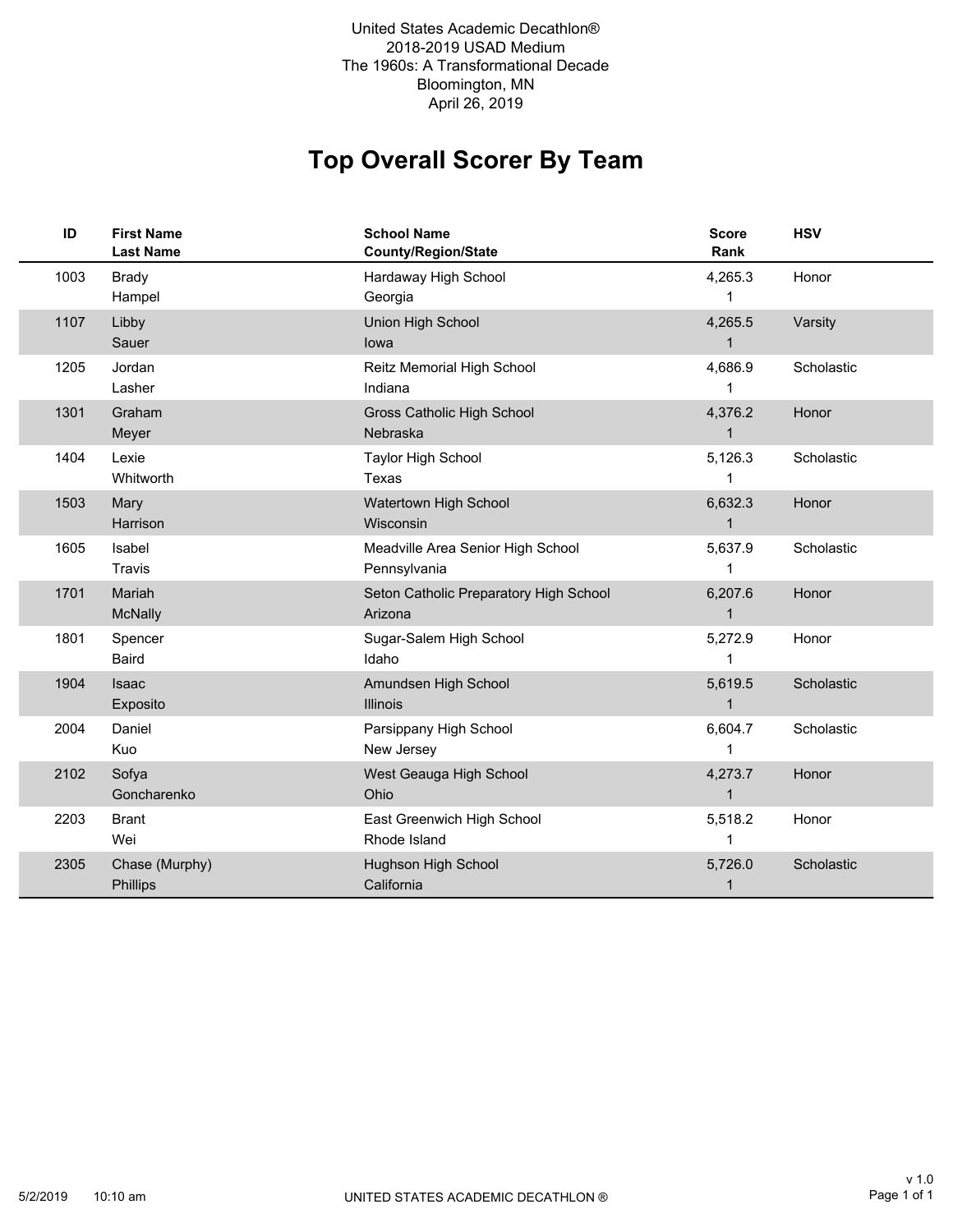Bloomington, MN 2018-2019 USAD Medium The 1960s: A Transformational Decade April 26, 2019 United States Academic Decathlon®

# **Top Scores for Decathlon By Division Medium**

| ID   | <b>First Name</b><br><b>Last Name</b> | <b>School Name</b><br>County/Region/State | <b>Score</b><br>Rank | <b>HSV</b> |
|------|---------------------------------------|-------------------------------------------|----------------------|------------|
| 1503 | Mary                                  | Watertown High School                     | 6,632.3              | Honor      |
|      | Harrison                              | Wisconsin                                 |                      |            |
| 2001 | Andrew                                | Parsippany High School                    | 6,488.6              | Honor      |
|      | Lie                                   | New Jersey                                | 2                    |            |
| 1502 | Cora                                  | Watertown High School                     | 6,237.6              | Honor      |
|      | Roost                                 | Wisconsin                                 | 3                    |            |
| 2004 | Daniel                                | Parsippany High School                    | 6,604.7              | Scholastic |
|      | <b>Kuo</b>                            | New Jersey                                |                      |            |
| 1505 | Sarah                                 | Watertown High School                     | 5,775.5              | Scholastic |
|      | Taugher                               | <b>Wisconsin</b>                          | 2                    |            |
| 2305 | Chase (Murphy)                        | Hughson High School                       | 5,726.0              | Scholastic |
|      | <b>Phillips</b>                       | California                                | 3                    |            |
| 2308 | Mercedes (Sadie)                      | Hughson High School                       | 4,954.5              | Varsity    |
|      | Padilla                               | California                                |                      |            |
| 1707 | Cole                                  | Seton Catholic Preparatory High School    | 4,609.6              | Varsity    |
|      | Stickland                             | Arizona                                   | 2                    |            |
| 2307 | Austin                                | Hughson High School                       | 4,539.0              | Varsity    |
|      | Hoach                                 | California                                | 3                    |            |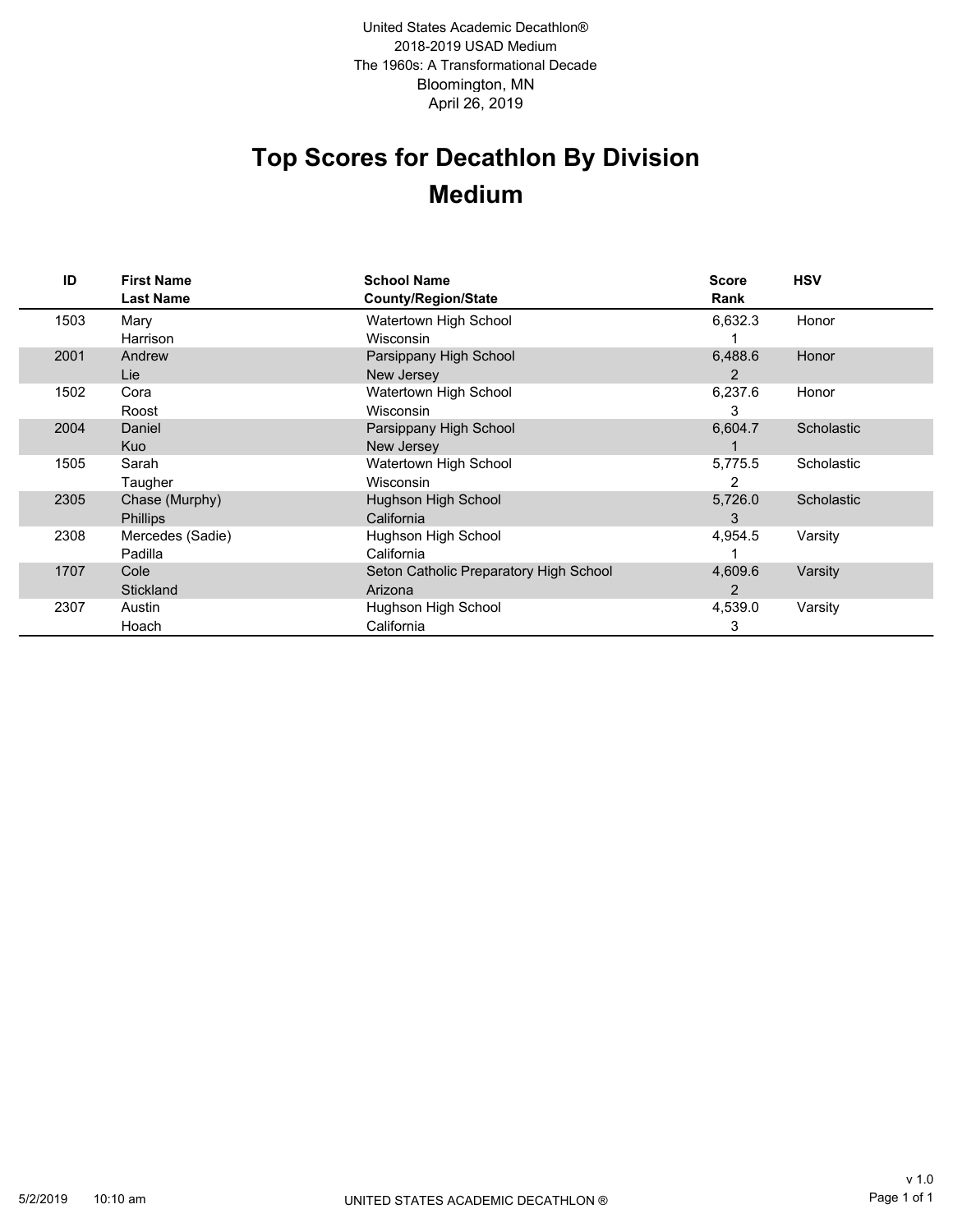Bloomington, MN 2018-2019 USAD Medium The 1960s: A Transformational Decade April 26, 2019 United States Academic Decathlon®

# **Top Scores for Decathlon By Division Medium**

| ID | <b>First Name</b> | <b>School Name</b>         | <b>Score</b> | HSV |
|----|-------------------|----------------------------|--------------|-----|
|    | ∟ast Name         | <b>County/Region/State</b> | Rank         |     |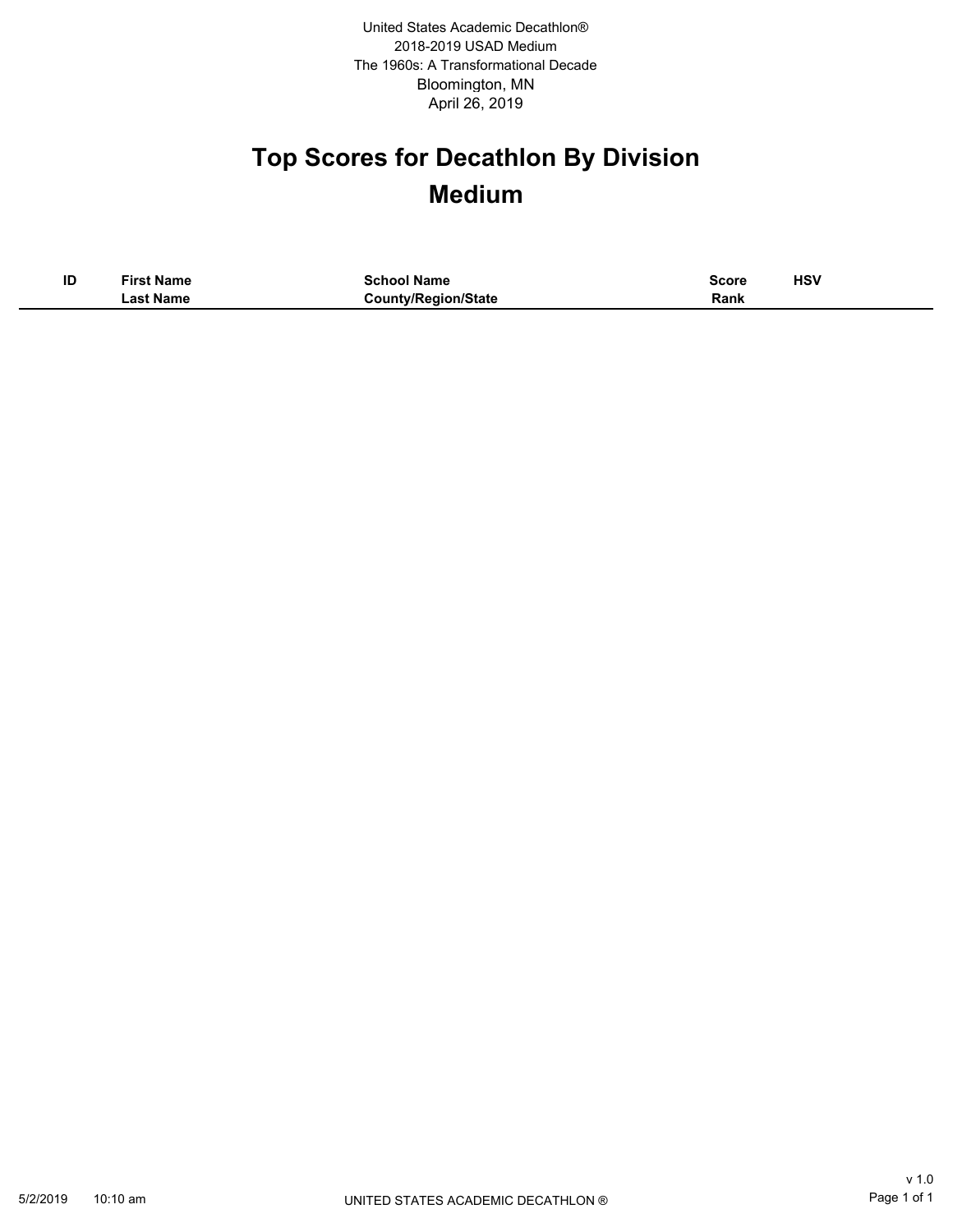### **Medium Top Score for Event Art By Division**

| ID   | <b>First Name</b><br><b>Last Name</b> | <b>Team Name</b><br><b>County/Region/State</b> | <b>Score</b><br>Rank | <b>HSV</b> |
|------|---------------------------------------|------------------------------------------------|----------------------|------------|
| 1503 | Mary                                  | Watertown High School                          | 927.3                | Honor      |
|      | Harrison                              | Wisconsin                                      | 1                    |            |
| 1502 | Cora                                  | Watertown High School                          | 909.1                | Honor      |
|      | Roost                                 | Wisconsin                                      | $\overline{2}$       |            |
| 2001 | Andrew                                | Parsippany High School                         | 909.1                | Honor      |
|      | Lie                                   | New Jersey                                     | $\overline{c}$       |            |
| 2303 | Monica                                | Hughson High School                            | 909.1                | Honor      |
|      | Yup Chinchilla                        | California                                     | $\mathbf{2}$         |            |
| 1401 | Valerie                               | <b>Taylor High School</b>                      | 890.9                | Honor      |
|      | Ferguson                              | Texas                                          | 3                    |            |
| 1701 | Mariah                                | Seton Catholic Preparatory High School         | 890.9                | Honor      |
|      | McNally                               | Arizona                                        | 3                    |            |
| 1703 | Anique                                | Seton Catholic Preparatory High School         | 890.9                | Honor      |
|      | Kaijser                               | Arizona                                        | 3                    |            |
| 2304 | Monica                                | Hughson High School                            | 945.5                | Scholastic |
|      | Hollcraft                             | California                                     | 1                    |            |
| 1206 | Stef                                  | Reitz Memorial High School                     | 909.1                | Scholastic |
|      | Springer                              | Indiana                                        | $\overline{c}$       |            |
| 2004 | Daniel                                | Parsippany High School                         | 890.9                | Scholastic |
|      | Kuo                                   | New Jersey                                     | 3                    |            |
| 2305 | Chase (Murphy)                        | Hughson High School                            | 890.9                | Scholastic |
|      | Phillips                              | California                                     | 3                    |            |
| 1404 | Lexie                                 | <b>Taylor High School</b>                      | 890.9                | Scholastic |
|      | Whitworth                             | <b>Texas</b>                                   | 3                    |            |
| 1505 | Sarah                                 | Watertown High School                          | 890.9                | Scholastic |
|      | Taugher                               | Wisconsin                                      | 3                    |            |
| 2308 | Mercedes (Sadie)                      | Hughson High School                            | 909.1                | Varsity    |
|      | Padilla                               | California                                     | 1                    |            |
| 1407 | Grace                                 | <b>Taylor High School</b>                      | 763.6                | Varsity    |
|      | Bentley                               | Texas                                          | $\mathbf{2}$         |            |
| 1107 | Libby                                 | Union High School                              | 763.6                | Varsity    |
|      | Sauer                                 | lowa                                           | $\overline{2}$       |            |
| 1408 | Emma                                  | <b>Taylor High School</b>                      | 745.5                | Varsity    |
|      | Chapman                               | Texas                                          | $\mathbf{3}$         |            |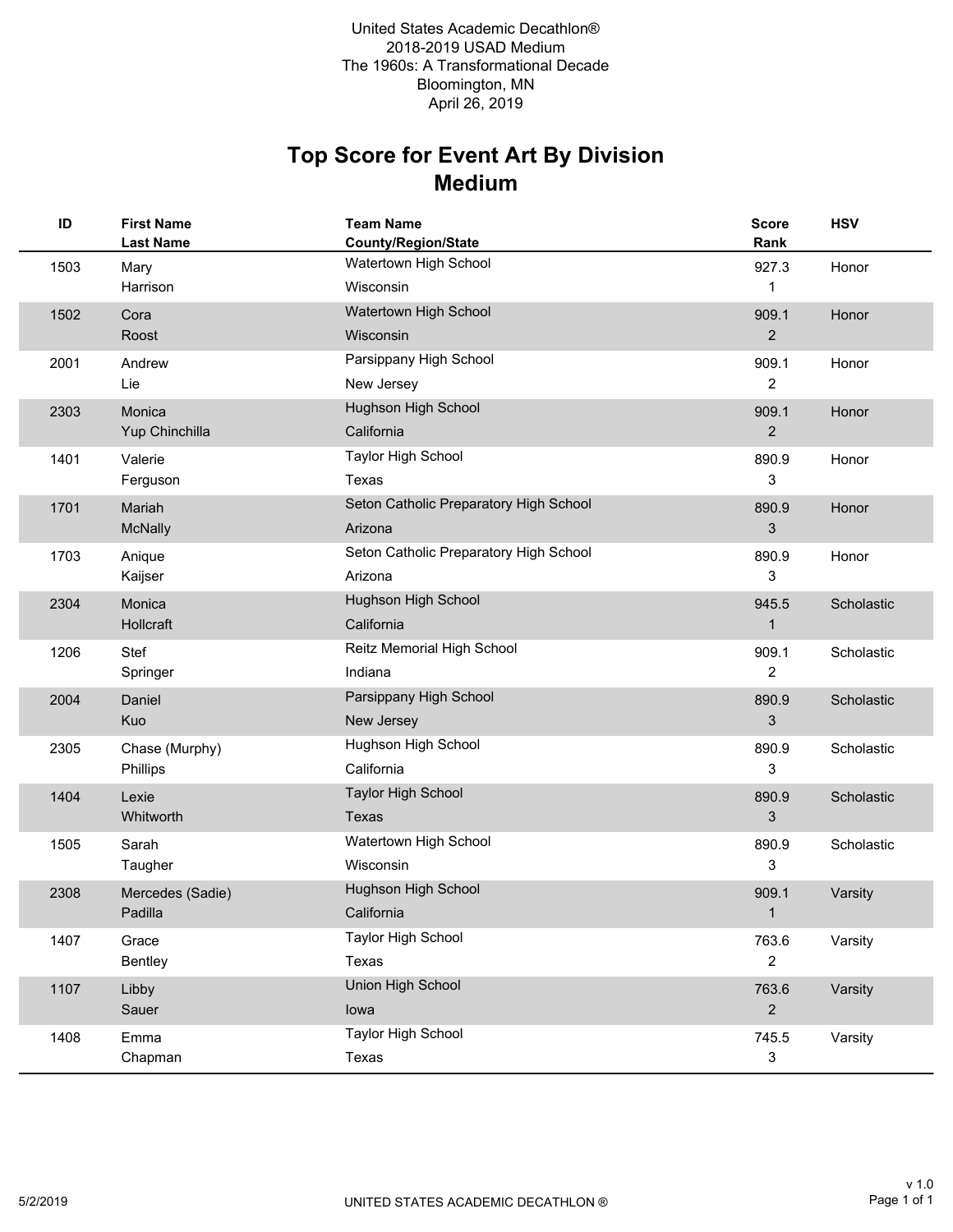## **Medium Top Score for Event Economics By Division**

| ID   | <b>First Name</b><br><b>Last Name</b> | <b>Team Name</b><br><b>County/Region/State</b> | <b>Score</b><br>Rank | <b>HSV</b> |
|------|---------------------------------------|------------------------------------------------|----------------------|------------|
| 2203 | <b>Brant</b>                          | East Greenwich High School                     | 890.9                | Honor      |
|      | Wei                                   | Rhode Island                                   | $\mathbf{1}$         |            |
| 2003 | Evan                                  | Parsippany High School                         | 854.5                | Honor      |
|      | He                                    | New Jersey                                     | 2                    |            |
| 1503 | Mary                                  | Watertown High School                          | 836.4                | Honor      |
|      | Harrison                              | Wisconsin                                      | 3                    |            |
| 2004 | Daniel                                | Parsippany High School                         | 854.5                | Scholastic |
|      | Kuo                                   | New Jersey                                     | 1                    |            |
| 1904 | Isaac                                 | Amundsen High School                           | 854.5                | Scholastic |
|      | Exposito                              | <b>Illinois</b>                                | 1                    |            |
| 1506 | Anthony                               | Watertown High School                          | 727.3                | Scholastic |
|      | Smith                                 | <b>Wisconsin</b>                               | 2                    |            |
| 1704 | John                                  | Seton Catholic Preparatory High School         | 709.1                | Scholastic |
|      | <b>Buessing</b>                       | Arizona                                        | 3                    |            |
| 2304 | Monica                                | Hughson High School                            | 709.1                | Scholastic |
|      | Hollcraft                             | California                                     | 3                    |            |
| 1707 | Cole                                  | Seton Catholic Preparatory High School         | 727.3                | Varsity    |
|      | Stickland                             | Arizona                                        | $\mathbf{1}$         |            |
| 2308 | Mercedes (Sadie)                      | Hughson High School                            | 636.4                | Varsity    |
|      | Padilla                               | California                                     | 2                    |            |
| 2307 | Austin                                | Hughson High School                            | 618.2                | Varsity    |
|      | Hoach                                 | California                                     | 3                    |            |
| 2007 | Aarav                                 | Parsippany High School                         | 618.2                | Varsity    |
|      | Patel                                 | New Jersey                                     | 3                    |            |
| 1008 | Timothy                               | Hardaway High School                           | 618.2                | Varsity    |
|      | Cockcroft                             | Georgia                                        | 3                    |            |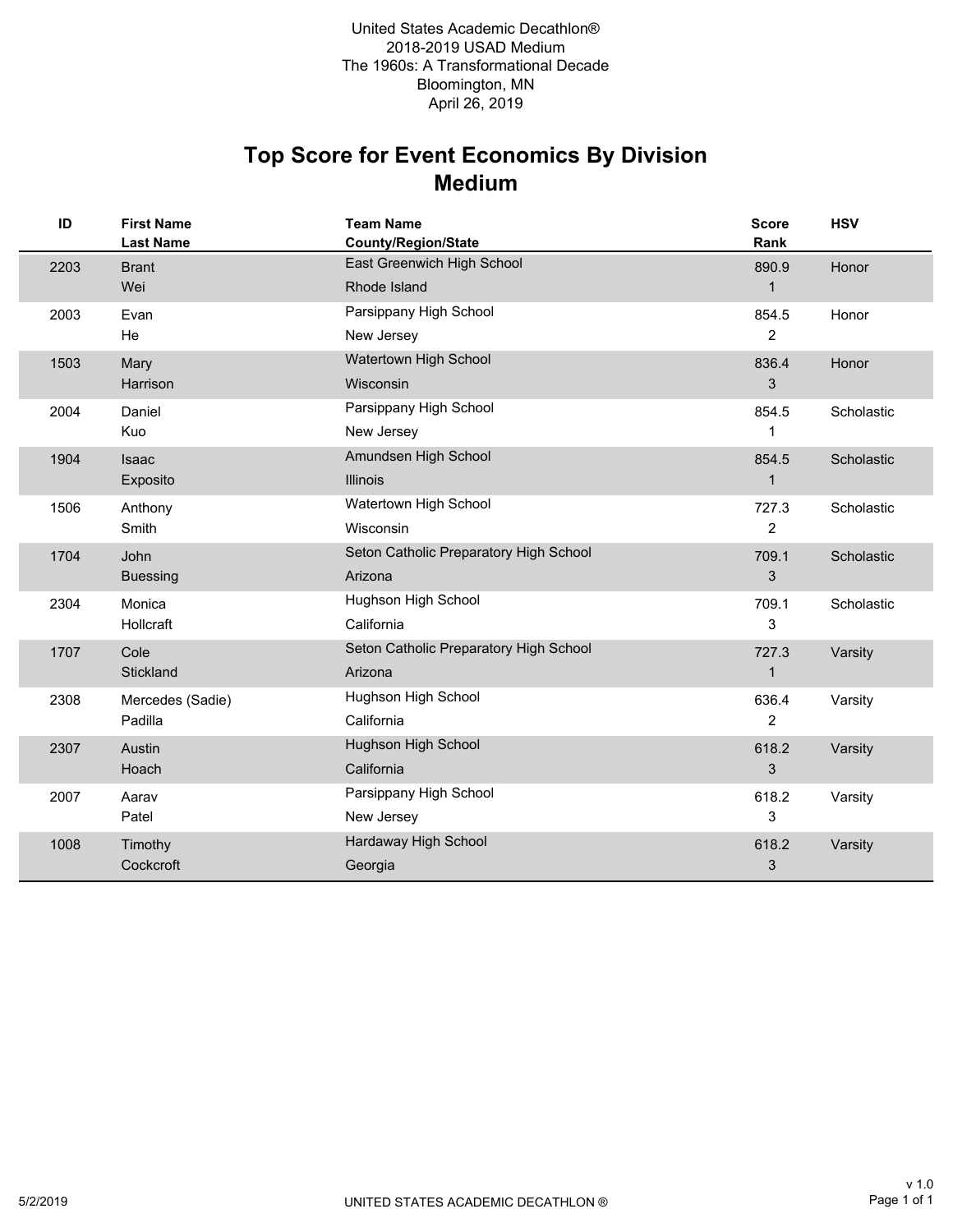### **Medium Top Score for Event Essay By Division**

| ID   | <b>First Name</b><br><b>Last Name</b> | <b>Team Name</b><br><b>County/Region/State</b> | <b>Score</b><br>Rank | <b>HSV</b> |
|------|---------------------------------------|------------------------------------------------|----------------------|------------|
| 2001 | Andrew                                | Parsippany High School                         | 889.0                | Honor      |
|      | Lie                                   | New Jersey                                     | 1                    |            |
| 2202 | Kavana                                | East Greenwich High School                     | 882.0                | Honor      |
|      | Girish                                | Rhode Island                                   | $\overline{2}$       |            |
| 1402 | Rachel                                | <b>Taylor High School</b>                      | 865.0                | Honor      |
|      | Stabeno                               | Texas                                          | 3                    |            |
| 2004 | Daniel                                | Parsippany High School                         | 967.0                | Scholastic |
|      | Kuo                                   | New Jersey                                     | $\mathbf 1$          |            |
| 1605 | Isabel                                | Meadville Area Senior High School              | 901.0                | Scholastic |
|      | Travis                                | Pennsylvania                                   | $\overline{2}$       |            |
| 1905 | Deen                                  | Amundsen High School                           | 894.0                | Scholastic |
|      | Syed                                  | <b>Illinois</b>                                | 3                    |            |
| 1404 | Lexie                                 | <b>Taylor High School</b>                      | 894.0                | Scholastic |
|      | Whitworth                             | Texas                                          | 3                    |            |
| 2308 | Mercedes (Sadie)                      | Hughson High School                            | 917.0                | Varsity    |
|      | Padilla                               | California                                     | $\mathbf{1}$         |            |
| 1409 | <b>Nicholas</b>                       | <b>Taylor High School</b>                      | 797.0                | Varsity    |
|      | Nardecchia                            | Texas                                          | $\overline{2}$       |            |
| 1708 | Tyler                                 | Seton Catholic Preparatory High School         | 754.0                | Varsity    |
|      | Ash                                   | Arizona                                        | 3                    |            |
| 1407 | Grace                                 | <b>Taylor High School</b>                      | 754.0                | Varsity    |
|      | <b>Bentley</b>                        | Texas                                          | 3                    |            |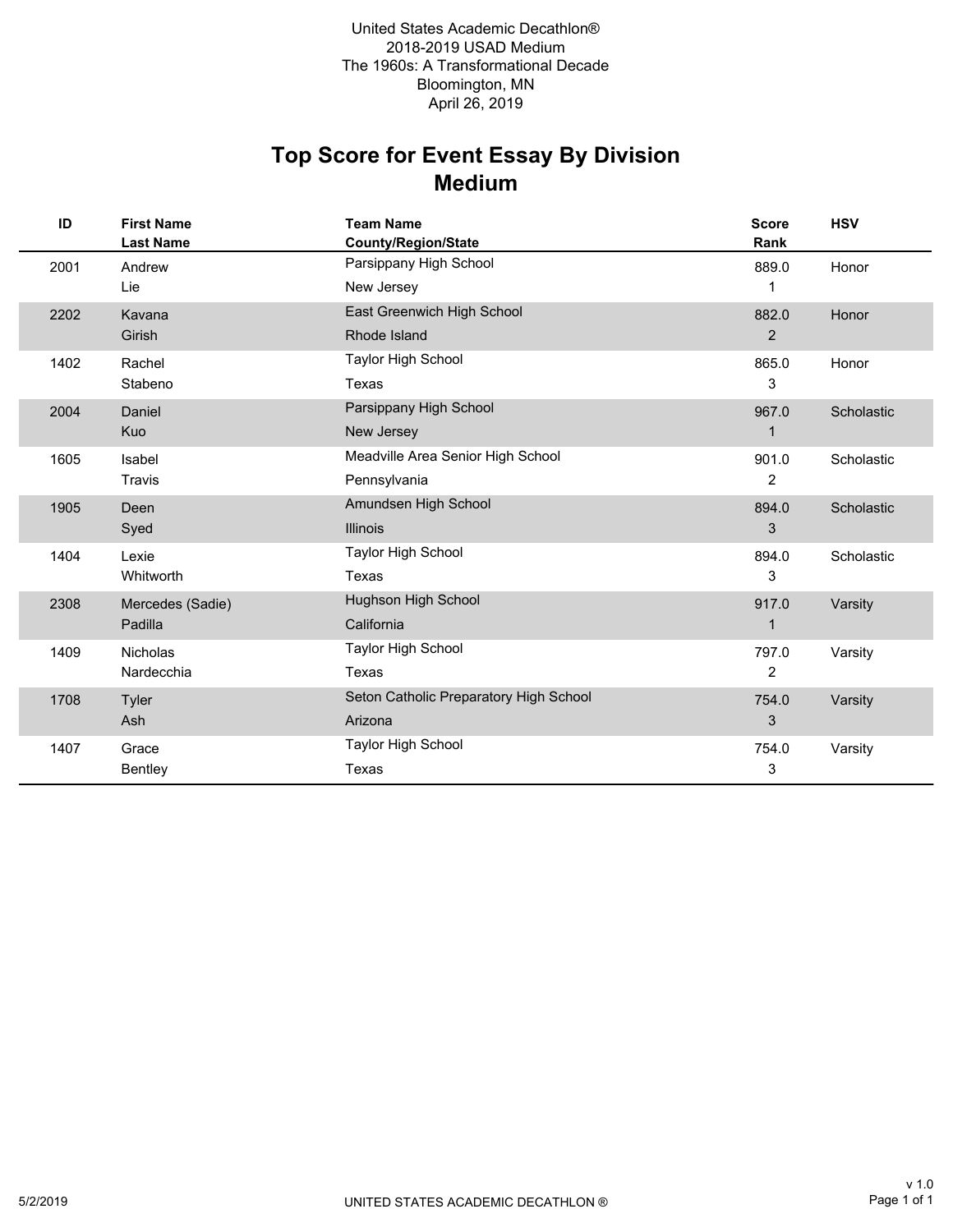#### **Medium Top Score for Event Literature By Division**

| ID   | <b>First Name</b><br><b>Last Name</b> | <b>Team Name</b><br><b>County/Region/State</b>    | <b>Score</b><br>Rank    | <b>HSV</b> |
|------|---------------------------------------|---------------------------------------------------|-------------------------|------------|
| 1503 | Mary<br>Harrison                      | Watertown High School<br>Wisconsin                | 920.0<br>$\mathbf{1}$   | Honor      |
| 2303 | Monica<br>Yup Chinchilla              | Hughson High School<br>California                 | 900.0<br>$\overline{2}$ | Honor      |
| 1502 | Cora<br>Roost                         | Watertown High School<br>Wisconsin                | 860.0<br>3              | Honor      |
| 2004 | Daniel<br>Kuo                         | Parsippany High School<br>New Jersey              | 860.0<br>1              | Scholastic |
| 1506 | Anthony<br>Smith                      | Watertown High School<br>Wisconsin                | 840.0<br>$\overline{2}$ | Scholastic |
| 2304 | Monica<br>Hollcraft                   | Hughson High School<br>California                 | 840.0<br>$\overline{c}$ | Scholastic |
| 1605 | Isabel<br><b>Travis</b>               | Meadville Area Senior High School<br>Pennsylvania | 820.0<br>3              | Scholastic |
| 2307 | Austin<br>Hoach                       | Hughson High School<br>California                 | 680.0<br>$\mathbf{1}$   | Varsity    |
| 1508 | Joseph<br>Rhodes                      | Watertown High School<br>Wisconsin                | 680.0<br>$\mathbf{1}$   | Varsity    |
| 1207 | Olivia<br>Huelsing                    | Reitz Memorial High School<br>Indiana             | 640.0<br>2              | Varsity    |
| 2308 | Mercedes (Sadie)<br>Padilla           | Hughson High School<br>California                 | 640.0<br>$\overline{2}$ | Varsity    |
| 1109 | Lucian<br>Rockhold                    | Union High School<br>lowa                         | 640.0<br>$\overline{c}$ | Varsity    |
| 2109 | <b>Steven</b><br>Kootsouradis         | West Geauga High School<br>Ohio                   | 600.0<br>3              | Varsity    |
| 1707 | Cole<br>Stickland                     | Seton Catholic Preparatory High School<br>Arizona | 600.0<br>3              | Varsity    |
| 1208 | Peyton<br>Shake                       | Reitz Memorial High School<br>Indiana             | 600.0<br>3              | Varsity    |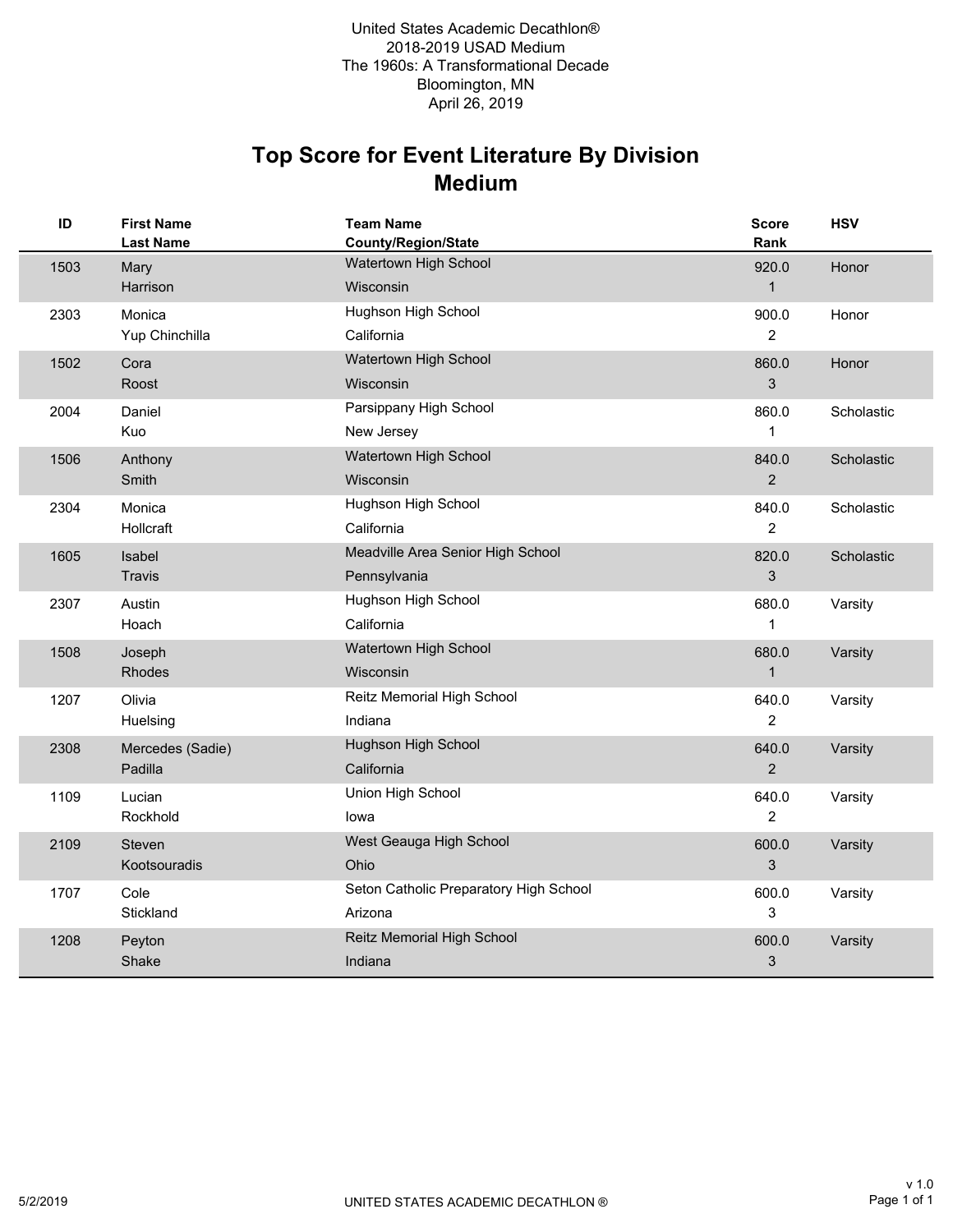#### **Medium Top Score for Event Mathematics By Division**

| ID   | <b>First Name</b><br><b>Last Name</b> | <b>Team Name</b><br><b>County/Region/State</b> | <b>Score</b><br>Rank | <b>HSV</b> |
|------|---------------------------------------|------------------------------------------------|----------------------|------------|
| 1701 | Mariah                                | Seton Catholic Preparatory High School         | 844.4                | Honor      |
|      | McNally                               | Arizona                                        | 1                    |            |
| 2203 | <b>Brant</b>                          | East Greenwich High School                     | 822.2                | Honor      |
|      | Wei                                   | Rhode Island                                   | 2                    |            |
| 1801 | Spencer                               | Sugar-Salem High School                        | 800.0                | Honor      |
|      | <b>Baird</b>                          | Idaho                                          | 3                    |            |
| 1505 | Sarah                                 | Watertown High School                          | 666.7                | Scholastic |
|      | Taugher                               | Wisconsin                                      | $\mathbf{1}$         |            |
| 2004 | Daniel                                | Parsippany High School                         | 577.8                | Scholastic |
|      | Kuo                                   | New Jersey                                     | $\overline{2}$       |            |
| 1205 | Jordan                                | Reitz Memorial High School                     | 577.8                | Scholastic |
|      | Lasher                                | Indiana                                        | 2                    |            |
| 1905 | Deen                                  | Amundsen High School                           | 533.3                | Scholastic |
|      | Syed                                  | <b>Illinois</b>                                | 3                    |            |
| 1704 | John                                  | Seton Catholic Preparatory High School         | 533.3                | Scholastic |
|      | <b>Buessing</b>                       | Arizona                                        | 3                    |            |
| 1605 | Isabel                                | Meadville Area Senior High School              | 533.3                | Scholastic |
|      | Travis                                | Pennsylvania                                   | 3                    |            |
| 2307 | Austin                                | Hughson High School                            | 777.8                | Varsity    |
|      | Hoach                                 | California                                     | $\mathbf 1$          |            |
| 2208 | Jonathan                              | East Greenwich High School                     | 666.7                | Varsity    |
|      | Yao                                   | Rhode Island                                   | 2                    |            |
| 1707 | Cole                                  | Seton Catholic Preparatory High School         | 577.8                | Varsity    |
|      | Stickland                             | Arizona                                        | 3                    |            |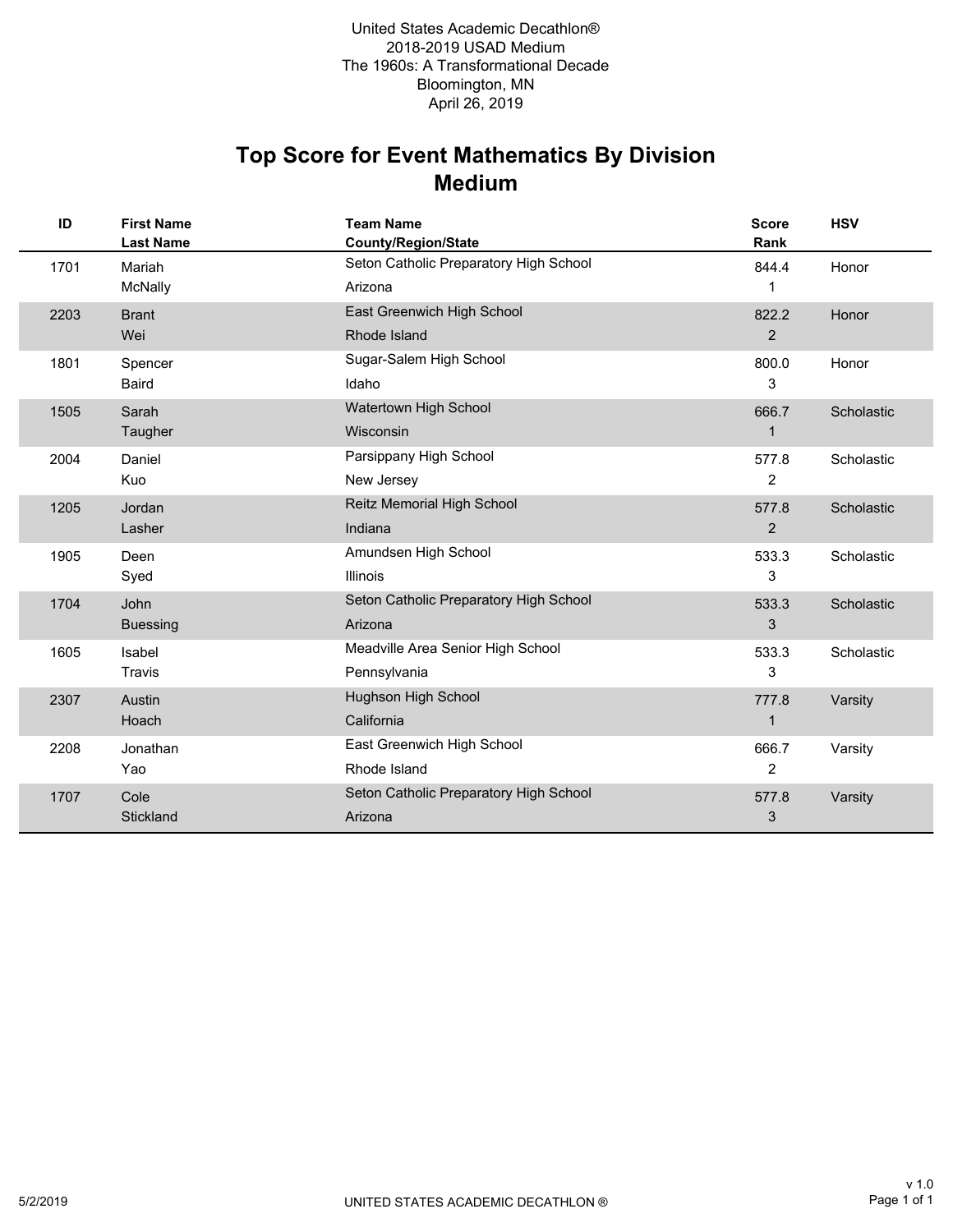### **Medium Top Score for Event Music By Division**

| ID   | <b>First Name</b><br><b>Last Name</b> | <b>Team Name</b><br>County/Region/State | <b>Score</b><br>Rank | <b>HSV</b> |
|------|---------------------------------------|-----------------------------------------|----------------------|------------|
| 2001 | Andrew                                | Parsippany High School                  | 840.0                | Honor      |
|      | Lie                                   | New Jersey                              | 1                    |            |
| 1503 | Mary                                  | Watertown High School                   | 840.0                | Honor      |
|      | Harrison                              | Wisconsin                               | 1                    |            |
| 1502 | Cora                                  | Watertown High School                   | 740.0                | Honor      |
|      | Roost                                 | Wisconsin                               | $\overline{2}$       |            |
| 1003 | <b>Brady</b>                          | Hardaway High School                    | 740.0                | Honor      |
|      | Hampel                                | Georgia                                 | 2                    |            |
| 1701 | Mariah                                | Seton Catholic Preparatory High School  | 700.0                | Honor      |
|      | McNally                               | Arizona                                 | 3                    |            |
| 2305 | Chase (Murphy)                        | Hughson High School                     | 820.0                | Scholastic |
|      | Phillips                              | California                              | $\mathbf{1}$         |            |
| 2004 | Daniel                                | Parsippany High School                  | 800.0                | Scholastic |
|      | Kuo                                   | New Jersey                              | $\overline{2}$       |            |
| 1505 | Sarah                                 | Watertown High School                   | 740.0                | Scholastic |
|      | Taugher                               | Wisconsin                               | 3                    |            |
| 1008 | Timothy                               | Hardaway High School                    | 640.0                | Varsity    |
|      | Cockcroft                             | Georgia                                 | 1                    |            |
| 1407 | Grace                                 | <b>Taylor High School</b>               | 600.0                | Varsity    |
|      | Bentley                               | <b>Texas</b>                            | $\overline{2}$       |            |
| 1908 | Jackson                               | Amundsen High School                    | 540.0                | Varsity    |
|      | Forsythe                              | <b>Illinois</b>                         | 3                    |            |
| 1707 | Cole                                  | Seton Catholic Preparatory High School  | 540.0                | Varsity    |
|      | Stickland                             | Arizona                                 | 3                    |            |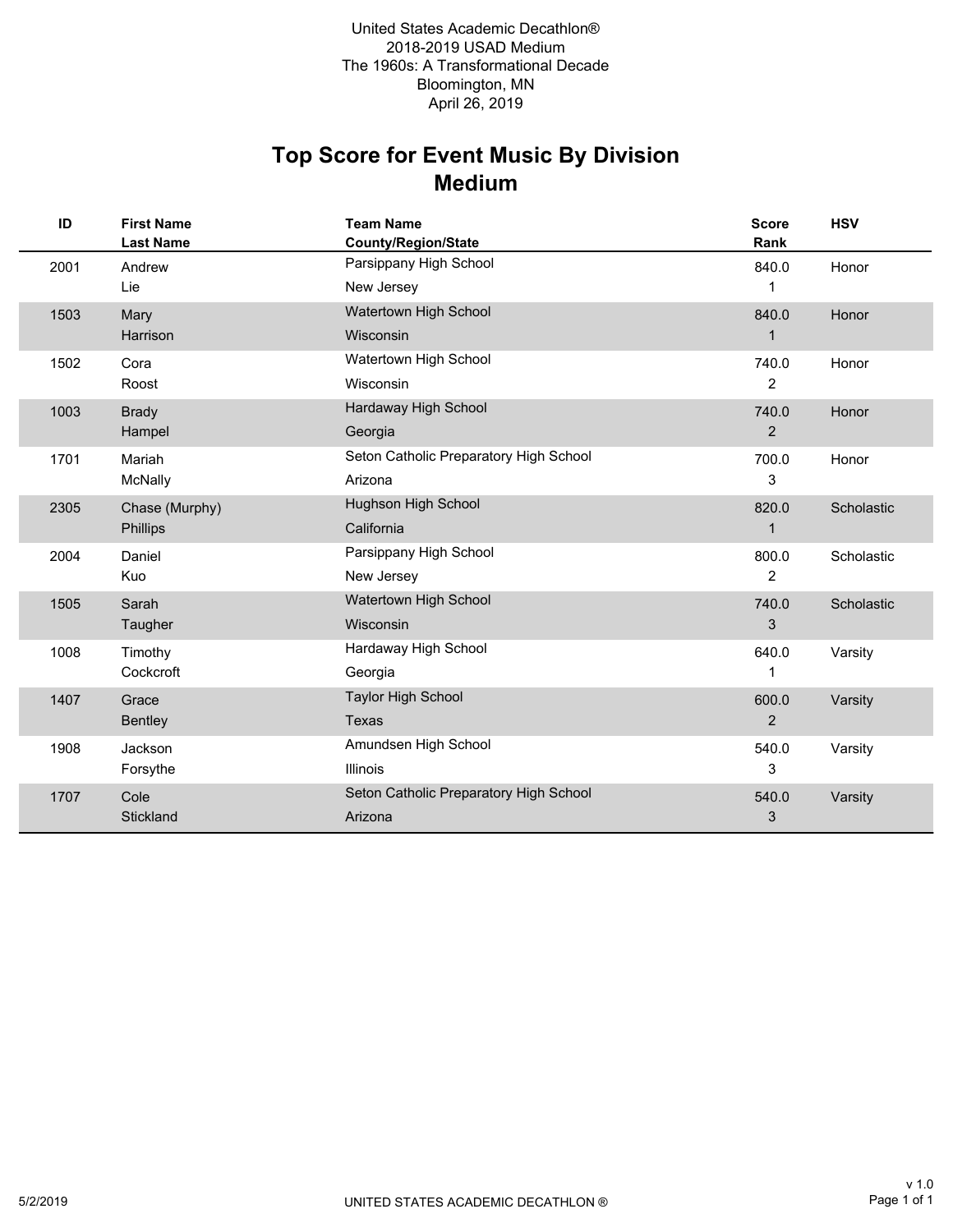#### **Medium Top Score for Event Science By Division**

| ID   | <b>First Name</b><br><b>Last Name</b> | <b>Team Name</b><br><b>County/Region/State</b> | <b>Score</b><br>Rank | <b>HSV</b> |
|------|---------------------------------------|------------------------------------------------|----------------------|------------|
| 1503 | Mary                                  | Watertown High School                          | 872.7                | Honor      |
|      | Harrison                              | Wisconsin                                      |                      |            |
| 1601 | Mackenzie                             | Meadville Area Senior High School              | 800.0                | Honor      |
|      | <b>Basinger</b>                       | Pennsylvania                                   | $\overline{2}$       |            |
| 1302 | Amy                                   | Gross Catholic High School                     | 727.3                | Honor      |
|      | Conner                                | Nebraska                                       | 3                    |            |
| 1805 | <b>Nick</b>                           | Sugar-Salem High School                        | 745.5                | Scholastic |
|      | Garrett                               | Idaho                                          |                      |            |
| 1904 | Isaac                                 | Amundsen High School                           | 709.1                | Scholastic |
|      | Exposito                              | <b>Illinois</b>                                | 2                    |            |
| 1006 | David                                 | Hardaway High School                           | 690.9                | Scholastic |
|      | <b>Dzwik</b>                          | Georgia                                        | 3                    |            |
| 1707 | Cole                                  | Seton Catholic Preparatory High School         | 654.5                | Varsity    |
|      | Stickland                             | Arizona                                        | 1                    |            |
| 2008 | Shayan                                | Parsippany High School                         | 618.2                | Varsity    |
|      | Rahmatulla                            | New Jersey                                     | 2                    |            |
| 1607 | Benjamin                              | Meadville Area Senior High School              | 581.8                | Varsity    |
|      | Lord                                  | Pennsylvania                                   | 3                    |            |